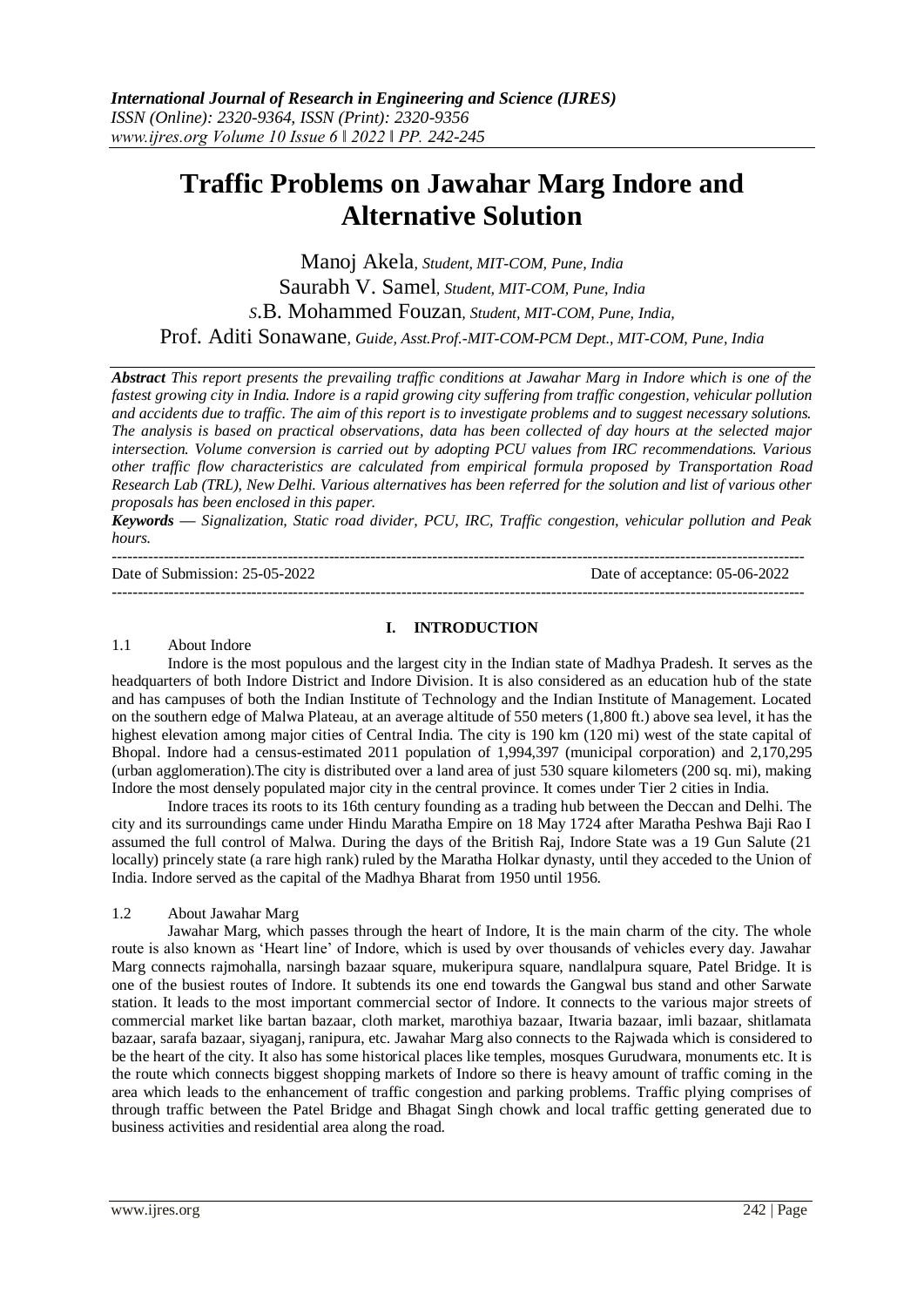# **1.3 Literature Review**

## Date: 13 October 2017

Location: Pune Traffic congestion is a major urban transport problem .Due to traffic congestion there is possibility of accidents because of poor traffic management. To eliminate road accidents and to save precious human life it is essential to find proper solution for traffic congestion. In this paper traffic congestion problem in Talegaon Dabhade, Tal-Maval. Dist.-Pune is identified and studied for finding out the causes and proposed solution of it. In the recent years there has been a considerable loss due to the accidents to the precious human life and to the vehicles to some extend in Talegaon Dabhade. KEY WORDS: Expressway, Traffic Congestion, Intelligent Transport Systems (ITS)

## Date: 13 November 2007

Location: University of Pune, Maharashtra Author Name: Prof. Shekhar Rahane, Ass. Prof. U R Saharkar Traffic is a major problem in the modern era with the increase in population there is the increase in the number of vehicles, road users which end in congestion of traffic. The static road infrastructure is almost the same and unable to cope with changes like congestion, unpredictable travel time, delay and road accidents that taking a serious shape and due to this there is need to control the road traffic with help of traffic control optimizer. In spite of measures being taken to migrate and reduce traffic, it becomes major concerned faced by the metropolitan cities during the planning of cities it has emerged as one of the main challenges for developing cities. To find out appropriate measures there is the necessity of identify magnitude of traffic congestion. The construction of new road or widening of existing road is not feasible every time it will result in additional traffic congestion the total available space within the city for the construction of the road, railway, and other transportation is restricted. This study focuses on the implementation of movable traffic dividers to solve the traffic congestion problem in metropolitan cities. KEYWORDS: Static road divider, Traffic congestion, Peak hours, Movable road divider, Road widening, Road efficiency.

# **II. Survey and Methodology**

## 2.1 Site Observation at Jawahar Marg

Observation of Jawahar Marg of length 3.20KM, total junction along the road, Spacing varying from 35 to 100m.The black top available width ranging from 14 to 17.60 m without median .On both side of Jawahar Marg there exits 3 to 4 storied building almost throughout the project length. There are three Hindu temples and a mosque in the alignment of the road. Overhead electric lines are running throughout the project length and the number of transformer are also there, which should be required to relocate. Among this utilities like electric lines, electric transformers, head pumps, name board and telephone lines. Some of them may require shifting.

2.2 Weekly volume count survey of vehicular traffic & pedestrian

The volume of traffic is count using the road in given interval of time and it is also termed as flow and it is expressed in Vehicle per hour.

When the traffic is composed of number of vehicle, it is normal practice to convert the flow in to equivalent passenger car unit (PCU) by using certain equivalent factors. The flow is expressed as PCU per hour.

## III. Result and Discussion

# 3.1 Separation of land through divider

The median strip or central reservation is the reserved area that separates opposing lanes of traffic on divided roadways, such as divided highways, dual carriageways, freeways, and motorways. The term also applies to divided roadways other than highways, such as some major streets in urban or suburban areas. The reserved area may simply be paved, but commonly it is adapted to other functions; for example, it may accommodate decorative landscaping, trees, a median barrier or railway, rapid transit, light rail or streetcar lines.

3.2 Problems without divider on the road –

Overtaking is being done very rough that the traffic of the opposite lane gets disturbed.

Improper intersections of vehicle at any point of the road causes accidents and traffic jam.

Sometimes due to the more width of the road people park their vehicles on the half lane of the road which causes congestion, if divider is provided then due to decreased width of the road parking will not be done alongside the road.

Intersections of the roads joining the Jawahar Marg are one way and Jawahar Marg itself is two way, at the same intersection the road coming from the opposite direction is also one way which may cause accidents and congestion, If we provide divider then the lanes will act like one way only hence improving the traffic condition.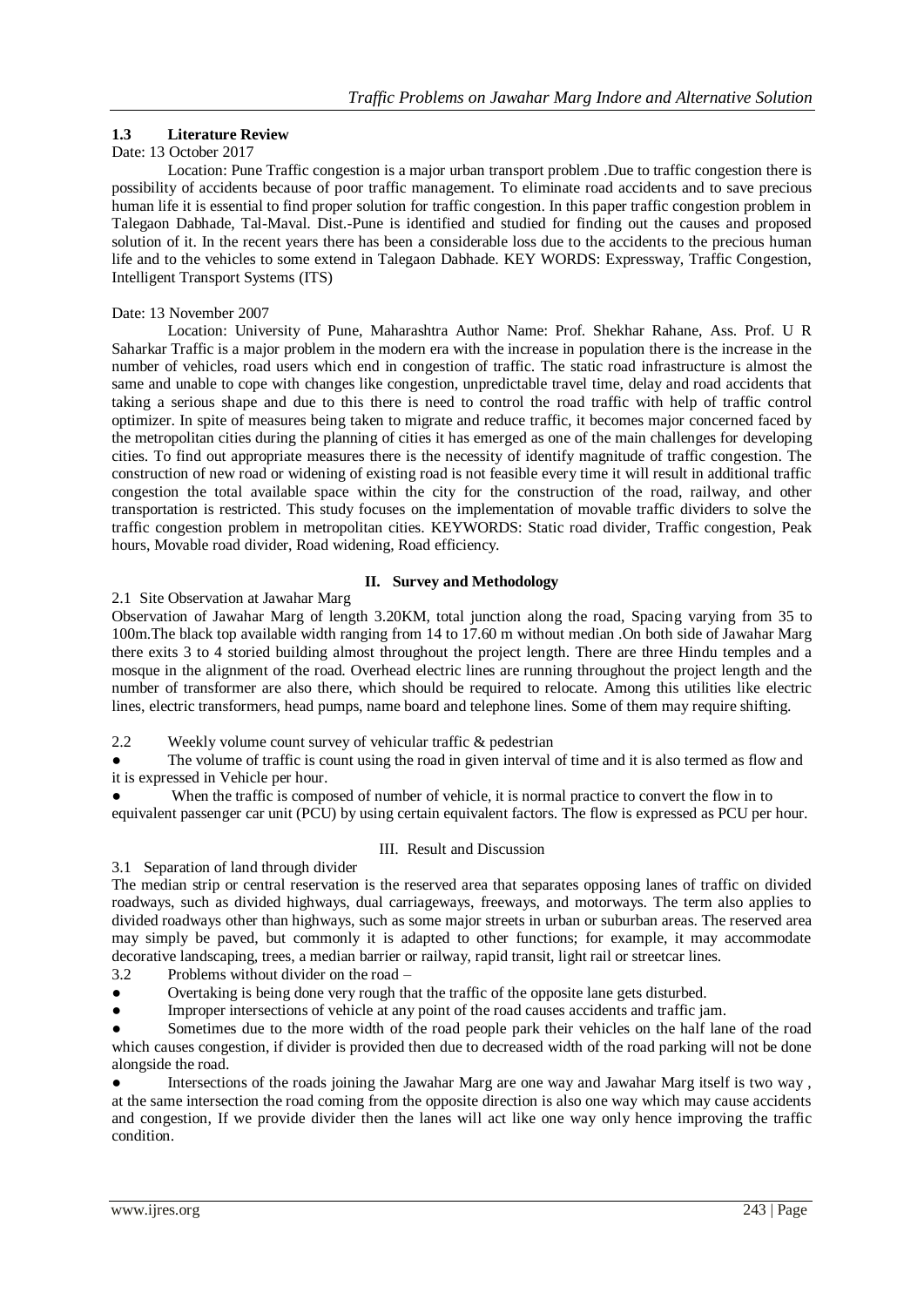3.3 Traffic Signals

Traffic control signals are devices placed along, beside, or above a roadway to guide, warn, and regulate the flow of traffic, which includes motor vehicles, motorcycles, bicycles, pedestrians, and other road users. RED—a red signal light means STOP.

3.3.1 Advantages of traffic signals:

Traffic signals control vehicle and pedestrian traffic by assigning priorities to various traffic movements to influence traffic flow.

Properly designed, located and maintained traffic signals have one or more of these advantages:

- Provide for orderly movement of traffic;
- Increase traffic-handling capacity of an intersection;
- Reduce frequency and severity of certain types of crashes, especially right angle collisions;
- Provide for continuous movement of traffic at a definite speed along a given route;
- Interrupt heavy traffic at intervals to permit other vehicles or pedestrians

Disadvantages of traffic signals:

Traffic signals are not a solution for all traffic problems at intersections, and unwarranted signals can adversely affect the safety and efficiency of traffic by causing one or more of the following:

- Excessive delay;
- Increased traffic congestion, air pollution and gasoline consumption;
- Disobedience of signals:
- Increased use of less adequate streets to avoid traffic signals;
- Increased frequency of crashes, especially rear-end collisions
- 3.4 Alternate Route
- 3.4.1 Suggested alternate routes for Jawahar Marg:
- Route 1 (Via Lal Bagh Square) (Route Length-4.9 Km)

RAJ MOHALLA- GANGWAL BUS STAND -MHOW NAKA -LAL BAGH SQUARE JANTA COLONY-COLLECTRATE -MOTI TABELA –RANIPURAMAHAL KACHEHRI - "GADI ADDA -JUNI INDORE LINE -PATEL BRIDGE.

● Route 2 (Via Nagar Nigam) (Route Length – 4.2 Km)

RAJ MOHALLA - ITWARIA BAZAAR - CLOTH MARKET - BADWALI CHOWK - NETAJI SHUBHASH CHAND MARG - IMLI BAZAAR - MARTANDCHOWK - NAGAR NIGAM SQUARE - JAIL ROAD – KOTHARI MARKET - SIYAGANJ - PATEL BRIDGE.

Main Route (Via Nand Lal Pura) (Route Length  $-3.2$  Km)

JAGAMPURA- MUKERIPURA-RAJ MOHALLA SQUARE)- NARSINGH BAZAAR SQURE- BAMBAI BAZAAR SQURE - GURUDWARA - NAND LAL - TARKESHWAR SHIV MANDIR PURA SQURE-SANJAY SETU - RANIPURA - PATEL BRIDGE.

3.4.1.1 Advantages of Alternate Route (Via Lal Bagh)

- This route has more widen roads than route going through cloth market.
- The route is free from commercial markets hence travelling is easier through this route.
- The route further connects to the Airport, hence can handle the traffic going to the airport.

The route connects Gumashta Nagar and other major residential areas to Palasia and Vijaynagar & Some Shopping malls, hence proves advantageous for such traffic.

3.4.1.2 Disadvantages of Alternate Route (Via Lal Bagh)

The route is quite longer as compared to route no. 2.

This route is passing through some residential areas hence there will be lot of problems to be faced by the residents due to increase in traffic.

The route passes from small scale industrial area like Gadi adda and Loha mandi, hence becomes congested at such areas.

3.4.1.3 Advantages of Route 2 (Via Nagar Nigam)

The route is shorter in length as compared to route no. 1(via Lal Bagh).

This route is free from residential areas hence there will be less problems to be faced by the people due to increase in traffic.

The road has sufficient possibility to be widen hence it can handle traffic more efficiently than another alternate route.

This route passes from large no. of commercial markets like cloth market, Kothari market and Sia Ganj.